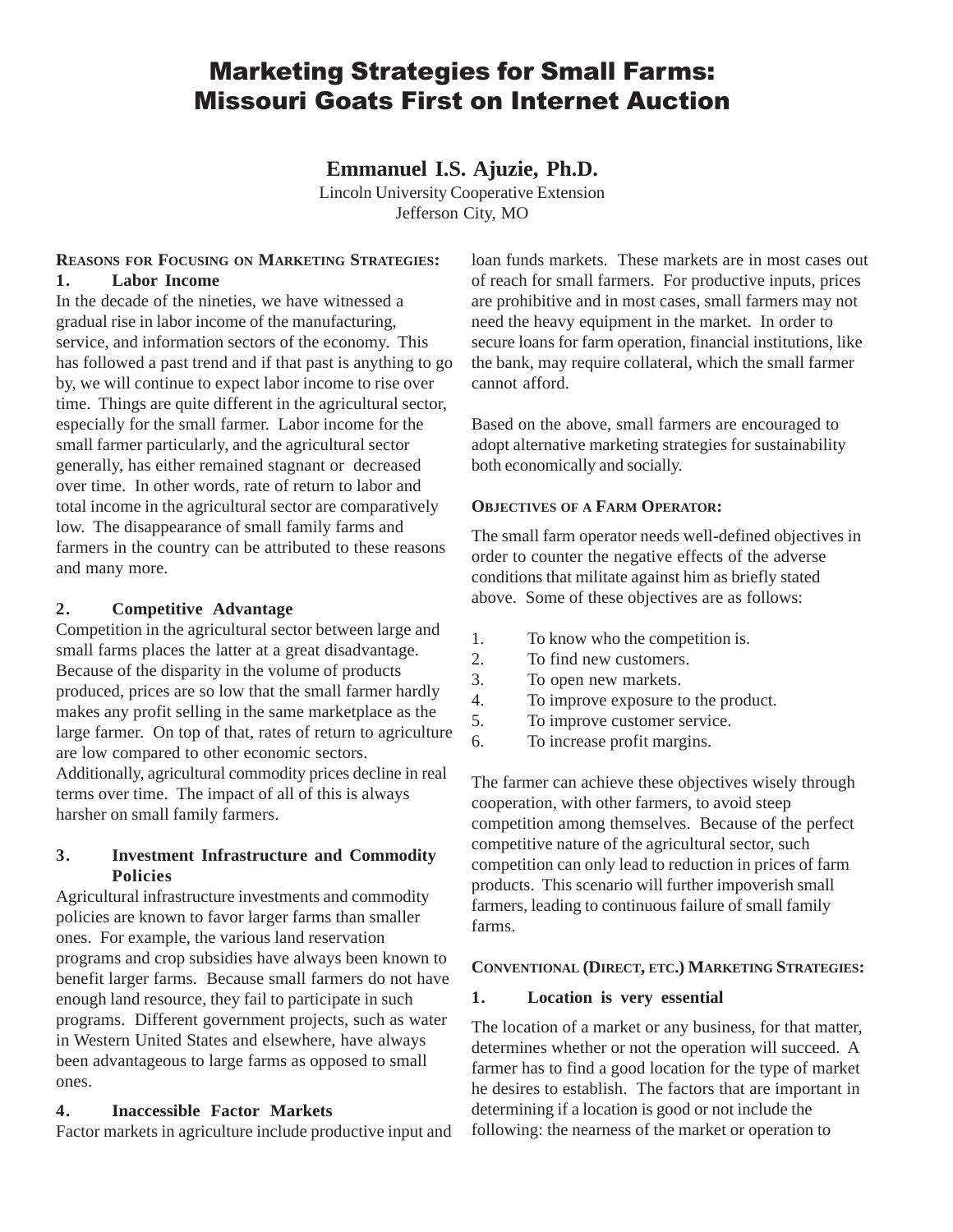main transportation arteries, accessibility of the location to customers, availability of parking spaces at the location, and attractiveness of the location to customers. To further emphasize the importance of location, one can say that the three essential determinants of the success of a market are location! location! location!

## **2. Increase price and sell more of the product**

The farmer should know his market in such a way that he/she can find ways to increase the prices of his/her products and still sell more. This could be achieved by product differentiation through labeling and packaging, at minimal additional cost relative to increases in revenue.

## **3. Advertisement**

Success in marketing a farmer's product(s) also depends on how the farmer advertises. He should be able to advertise his product(s) using different news groups, local stores, civic events, church groups, and word-of-mouth. It may not be advantageous to advertise through any group that is in direct competition with a farmer.

## **4. Sell value not price**

The farmer should make sure that his/her product is of high quality. This general product characteristic makes the product valuable to customers. Once quality is high, customers in the community would be drawn to the farmer by word-of-mouth and he/she can ask for higher prices without driving away customers and potential customers.

## **5. Know the size of the market for the product**

In order for a farmer to establish a reasonable price, it is recommended that he determines the size of the market for the product in question. If, for example, the size is large relative to supply, he/she can afford to raise the price of the product given that it is of high quality.

## **6. Pricing the product**

The product should be priced based not only on cost and demand or size of the market, but also on the economic and emotional value to customers. It means that, in addition to some other factors that go into price determination, the farmer should attempt to find out the economic and emotional value of his/her product to customers.

#### **7. Good marketing communication with customers**

A farmer, who wishes to market his/her product successfully, should be able to have good customer relations. In other words, he/she should be able to communicate well with customers. Some of them are, at times, looking for someone to listen to them. It is through these interactions that one can discover, among other things, the value of the product to these customers.

### **8. Use services to increase sales**

It will help to attract customers to a market if the operator can go the extra mile by providing some services to his/her customers, especially the elderly. It may be in the form of helping them to put purchased products in their vehicles. These services keep customers coming back. They may even recommend the market to friends and acquaintances.

## **9. Networking is important**

The importance of networking among small farmers cannot be overemphasized. It is through this process that they can find where demand for certain products is high. They can discover the going prices for various products, especially the ones that pertain to individual farmers. They can learn the latest profitable marketing methods and production practices.

## **10. Product promotion**

Distribution of new recipes that use a farmer's product is a way of inviting customers to buy and try his/her product. Once they like the taste, the word will spread and there will be an increase in demand for the product. This same objective could be achieved by using the recipes to prepare food to be served at civic or church events. The farmer should call attention to the food and be prepared to hand out the recipes there.

## **11. Community building through Community Supported Agriculture (CSA)**

This is another strategy for increasing the size of a market for a particular product. It also helps to build community understanding and relationships. It is based on trust for everyone within the community.

## **USE OF MARKETING EVENTS AS STRATEGIES:**

Other strategies for successfully assisting small farmers to market their products could be placed under "marketing events." These include, but not limited to, the following:

> Use natural and other on-farm resources to attract customers. Recreation and alternative enterprises for eco-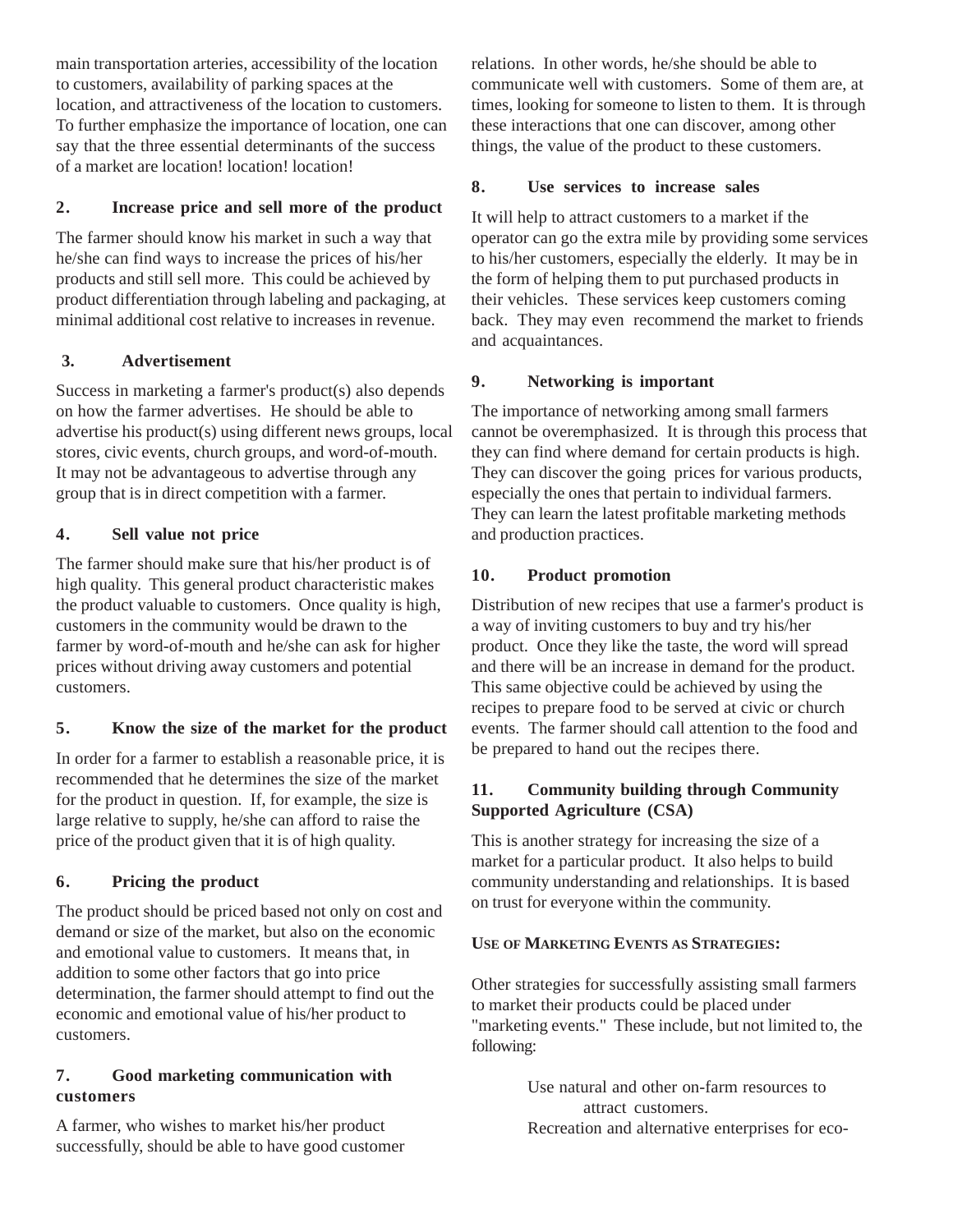nomic sustainability, e.g., scenic tours Value-added product display events Pick-your-own activities On farm experiences Cultural heritage appreciation Bird watching, especially for ranchers Farm dinners Pumpkin harvesting Craft making/sale Apple and cherry blossom Building community through (CSA) **Networking** 

Through these efforts, farmers sell livestock and crops and increase their profits by selling services, adventure experience, and value-added agricultural products. Benefits of Good Marketing Strategies:

Good marketing strategies have been known to provide exceptional benefits to small farmers. These include the following:

> Increase in sales Improved service and customer satisfaction Improvement in community building and relations Reduction in costs Expansion of marketing opportunities Expansion of customer-base Increase in profit margins Increase in youth attraction into agriculture Increase in quality of life of farm families and communities Reduction in the loss of prime farmland

## **NEW AND IMPROVED MARKETING: MISSOURI GOATS FIRST ON INTERNET AUCTION**

In 1998, the Lincoln University Cooperative Extension marketing program, under the auspices of the state marketing specialist, Emmanuel Ajuzie, formed a Missouri Goat Marketing Committee to explore the opportunity of marketing goats from Missouri through Internet auction. On July 16, 1998, in collaboration with Equity Livestock Cooperative (Equity) based in Baraboo, WI, Missouri became the first to auction off goats on the Internet as done at sale barns. A second sale took place on December 16, 1998. These sales were made possible because of more than 75 years of Internet marketing of livestock, except goats, by Equity. It was easy to use their infrastructure to test the market for goats and it proved to be a success.

Within that first year, more than 800 head of goats were sold. The following table will provide a clue to the initial success of this venture:

### **PRICES OF LIVESTOCK AT 1998 AUCTION MARKETS**

|                       | <b>Electronic Goat Market</b> |
|-----------------------|-------------------------------|
|                       | July 16, 1998                 |
| 1.                    | Top Kid                       |
|                       | \$59.50 per head              |
| $\mathcal{D}_{\cdot}$ | Culls                         |
|                       | $29.00$ per head              |

December 16, 1998

| 1. | Top Kid          |
|----|------------------|
|    | \$72.25 per head |
| 2. | Culls            |

\$35.00 per head

The disparity in prices between the two dates above was due to a seasonal factor and event. During Christmas Holidays, the demand for goats usually increases significantly and given a seemingly constant supply, price rises. Another season when a similar trend occurs is during Easter.

#### **GOAT CONSIGNMENT PROCEDURE:**

In order to sell on Internet auctions, goats are consigned prior to the sale date. Below is the procedure for the consignment of goats:

- 1. Call Equity toll free at 1-800-362-9322.
- 2. Consign goats during the week before pool day, no later than Thursday at 4:00 p.m.
- 3. Consignments are taken on a first-come, firstserve basis until the load(s) is full.
- 4. Goats are sold in load units of 500 head or 40,000 pounds.

A producer will be asked to describe his goats accurately. Equity will ask several important questions, such as:

*1. Which pool date and location do you prefer?*

*2. An owner's name, address, and phone number.*

- *3. How many head of goats are you consigning?* Breed or cross breed of goats. Example: Boer or Boer cross, Spanish, Dairy, etc.
- *4. What is the average weight?* Example: -- 25 Boer cross kids, average weight 60 lbs. each. 15 head cull angora nannies, average weight 70 pounds each.

5 head adult buck, average weight 120 pounds